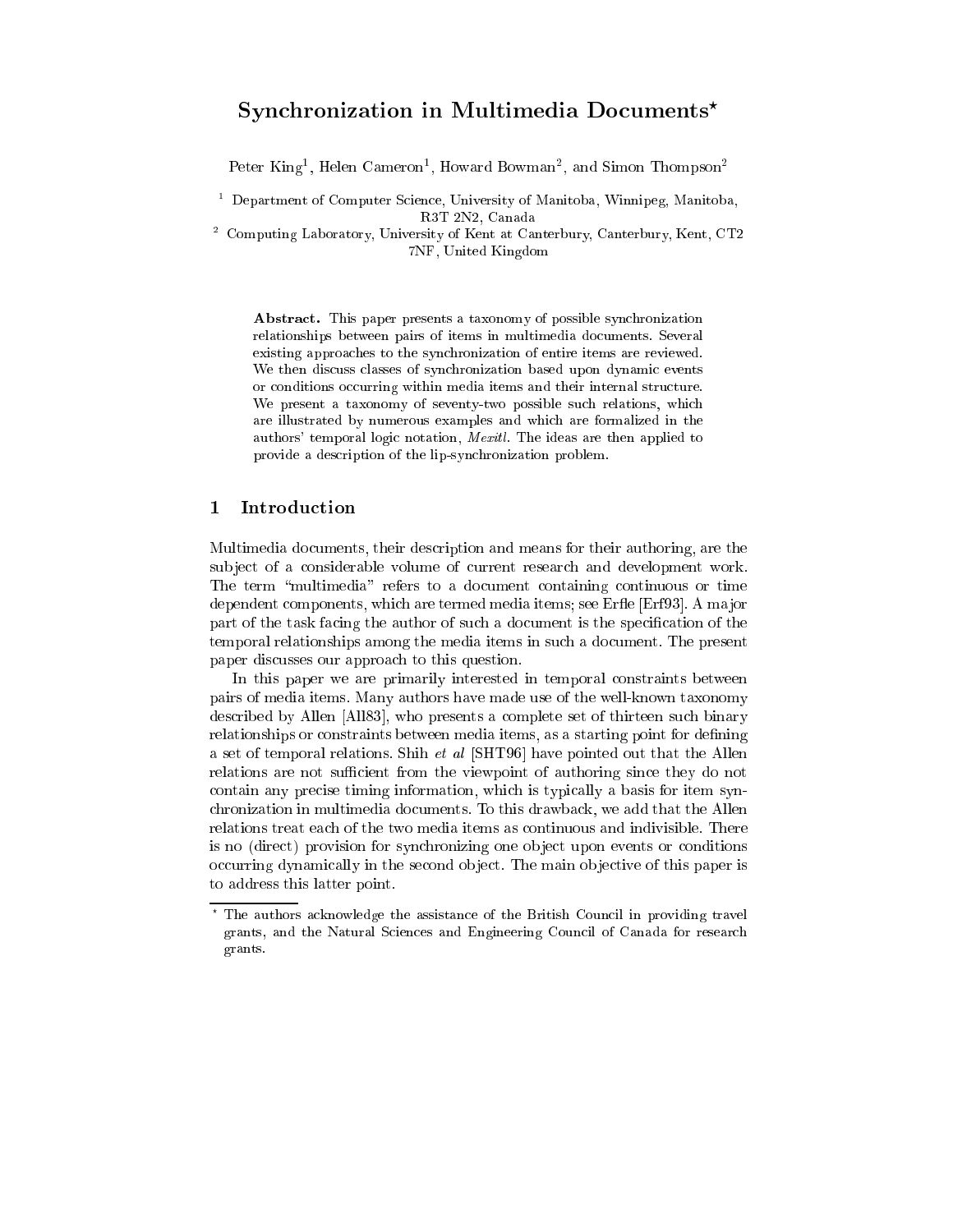We will present what we consider to be a complete set of binary media item synchronization relationships. We will do this by presenting a set of relationships as the Cartesian product of various classes of primitive synchronization conditions which may occur in the two items which are to be related.

Each such synchronization condition will be discussed from three viewpoints. First, we will present an informal description of the synchronization relation. Second, we will present examples from hypothetical multimedia documents, illustrating the synchronization relation. Third, we will give a formal description of the synchronization relation. While most of our discussion will be limited to synchronization relations between a pair of media items, the ideas certainly extend to several items.

The formal descriptions of the synchronization relations will be given in the mexiti notation. Mexitize  $\mu$  formal notation, is a formal notation developed  $\mu$ by the authors for use in specifying multimedia document. *Mexitl* is based on an interval temporal logic. It is a central component of the long-term goals of the authors: to make use of formal methods in the development of an authoring tool, which would thereby provide a means to address issues such as consistency verification, modeling, prototyping, and specification refinement. Although *Mexitl* itself is not the primary sub ject matter of this paper, it is nonetheless a convenient vehicle for the formal expressions we wish to provide, and equally, we seek to support the claim that *Mexitl* is a complete formalism in the pragmatic sense mentioned above. Accordingly, a brief description of Mexitl will be included.

The remainder of the paper will be organized as follows. Section 2 reviews the Allen set, and also makes use of it to introduce the Mexitl language. We will also elaborate on some of the shortcomings of the Allen set in this application area. Section 3 presents an informal introduction to our view of item synchronization, and presents a number of illustrations. Section 4 denes synchronization events and synchronization items, and uses these notions to provide a new taxonomy of possibilities for media item synchronization. Section 5 uses these notions to develop a more complex example, that of lip-synching, and also includes a *Mexitl* version of this problem. Section 6 concludes.

# 2 Synchronization of Continuous Items: Allen and Mexitl

In this section, we are concerned with synchronizing two continuous items, where the synchronization is defined in a manner which is independent of any events or conditions occurring in the two items. The items, therefore, are to be regarded as indivisible. The taxonomy of binary relations between two temporal intervals introduced in Allen [All83] is well known, and has been used by a number of authors [JLSI97,KS95,Kin96,MHM96,SHT96]. We re-introduce it here for completeness and as a means of introducing some of the components of the Mexitl notation.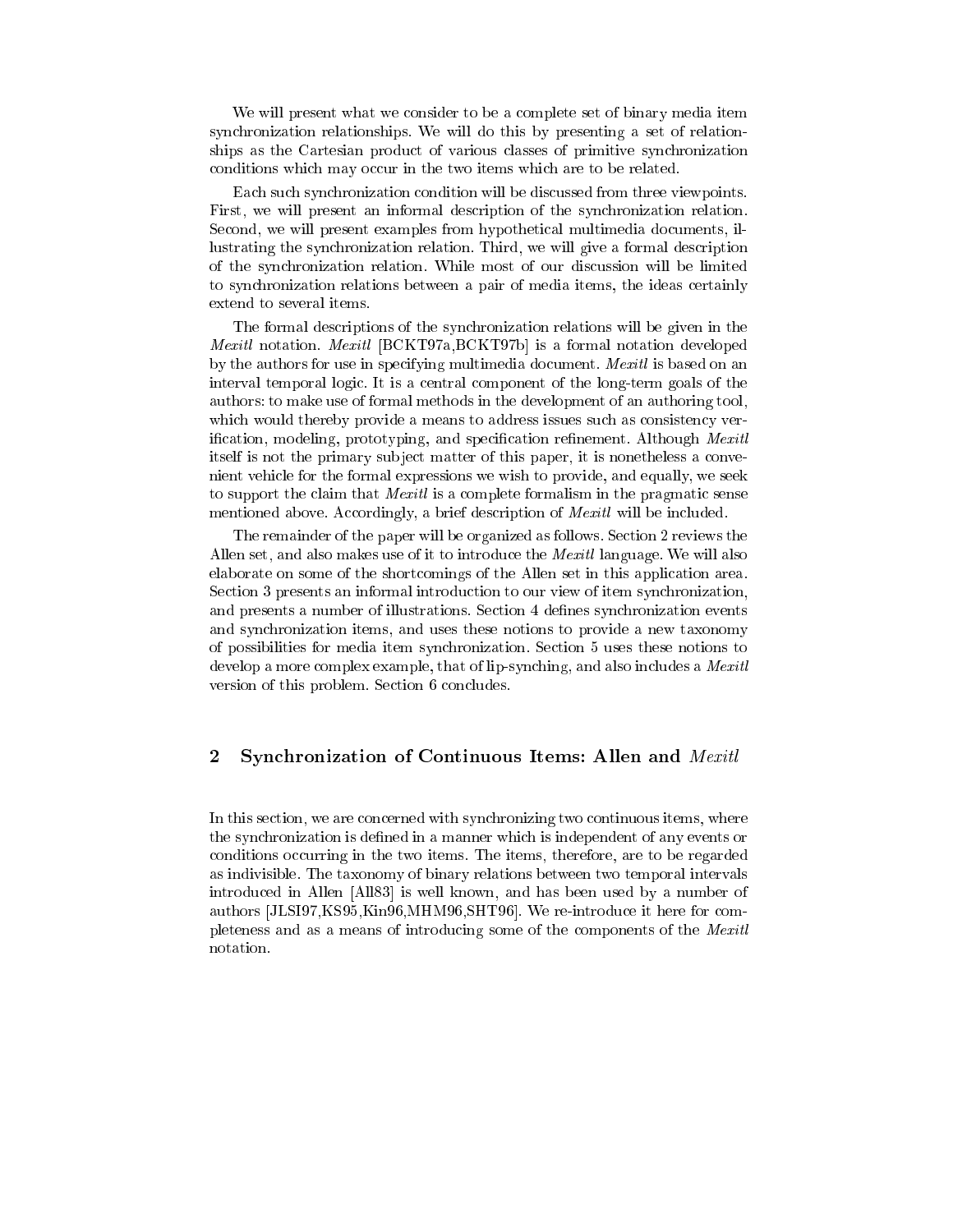#### 2.1 Mexitl

We will present only the briefest introduction to *Mexitl*, concentrating on those features needed in this paper. The reader is referred to [BCKT97a,BCKT97b] for further details. *Mexitl* is an interval temporal logic, that is, *Mexitl* propositions are interpreted over finite sequences of states, known as intervals. In applying Mexitl to multimedia descriptions, the intervals are to be regarded as time intervals, with the component states occurring at equal time intervals (of whatever granularity is desired). Mexitl propositions may be regarded as logical statements which thus have the value True or False over the interval in question. Alternatively, they may be interpreted using an imperative dictum, which has the effect of assigning values to free variables occurring in the various formulae.

Mexitl supports a type denition mechanism, whereby various classes of media items can be introduced, such as video-clip, audio-segment, etc. It also supports a facility for declaring named instances of those types. Mexitl also supports actions, which are discrete and atomic. The display of a media item is represented by an interval proposition which corresponds to the sequence of actions comprising that item. Other aspects of Mexitl will be introduced as they are needed.

#### $2.2$ Mexitl and the Allen Relations

Of the thirteen Allen relations, six are converses of other relations and we therefore concern ourselves with seven relations: equal, meets, before, during, starts, finishes and overlaps. These relations are defined in *Mexitl* using the following operators:  $\wedge$ ,  $\vee$ ,  $\vee$  and  $\vee$ , which have the following meanings.

- $a \wedge b$ : true over an interval over which both a and b hold;
- $a$ ;  $b$ : true over an interval that can be split into two contiguous subintervals such that  $a$  holds over the first subinterval and  $b$  holds over the second;
- $\Diamond a$ : true if a holds over a suffix subinterval;
- $\Diamond a$ : true if a holds over a prefix subinterval;
- $\hat{\Phi}$  a: true if a holds over an arbitrary subinterval.

Most of the Allen relations can be specified using these operators:

aEb "equals"  $a \wedge b$ aMb "meets"  $a : b$ aBb "before"  $a$ ;  $\diamond b$ aDb "during"  $\otimes a \wedge b$ aSb "starts"  $a \wedge \Phi b$ aFb "finishes"  $\diamond a \wedge b$ 

For the remaining relation, we introduce mylen, which yields the length of the current interval, and  $\hat{x}$ , which yields the length of media item x. We have

aOb overlaps  $\vee$  a  $\wedge$   $\vee$   $\vee$   $\wedge$  (mylen  $\lt$  ( $\alpha$   $\pm$   $\upsilon$ ))

Before proceeding, we present some other basic Mexitl operators: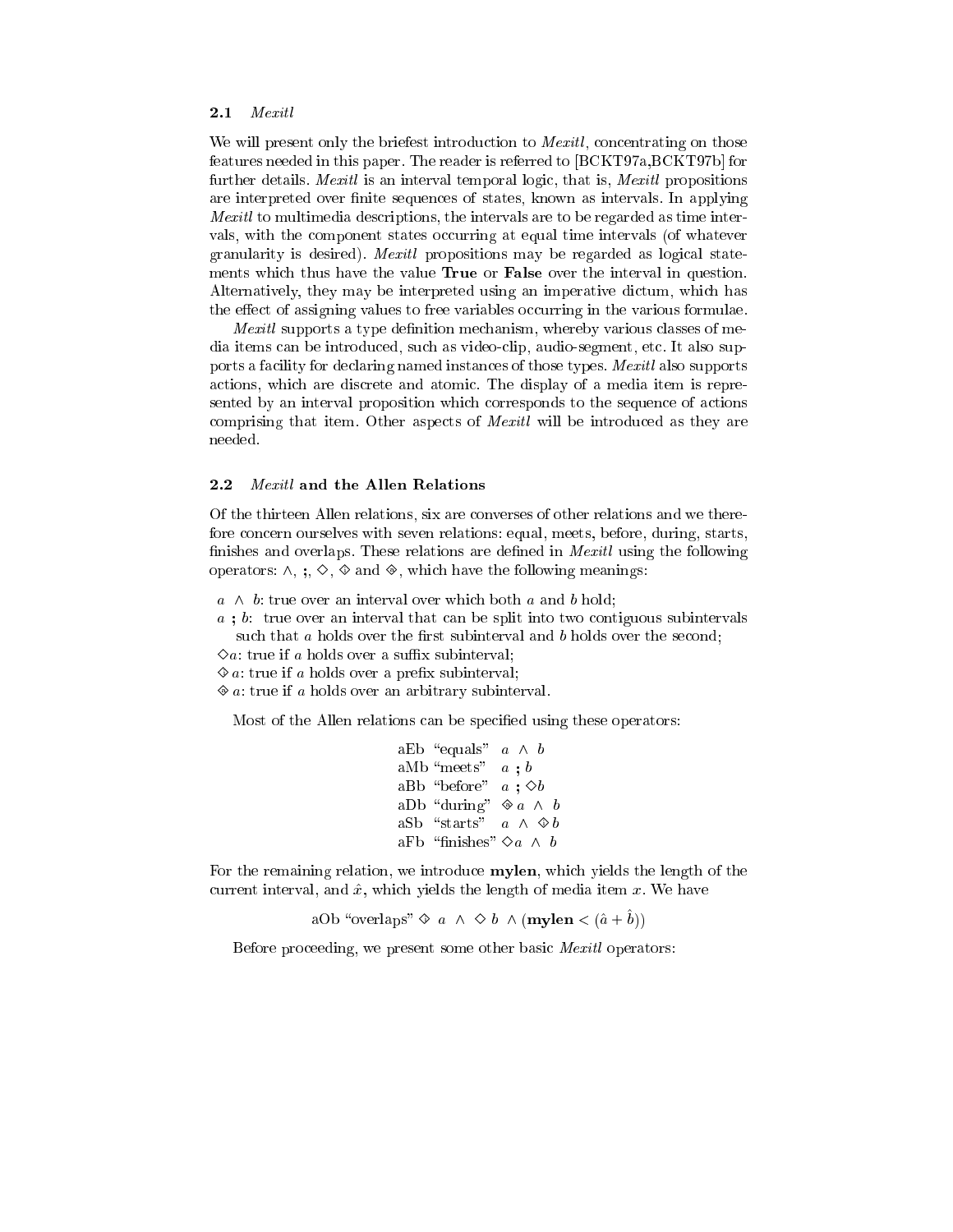| $\overline{\phantom{a}}$ | " $not"$  | The first three operators are familiar                    |
|--------------------------|-----------|-----------------------------------------------------------|
| $\Rightarrow$            | "implies" | from propositional logic.                                 |
| False                    |           | We also derive <b>True</b> $\equiv \neg$ <b>False</b> .   |
|                          |           | Equality of expressions.                                  |
| $\bigcirc P$             | "next"    | P holds over the interval which begins in the next state. |
| $\Box P$                 | "always"  | P holds on all terminal subintervals.                     |
| $\Box P$                 |           | "always initially" $P$ holds on all initial subintervals. |
| $\Box P$                 |           | P holds on all arbitrary subintervals.                    |

These operators are not independent; for example, we have

a  $P \equiv \neg \; \; \; \; \; \; \neg P$  $\Box P \equiv \neg \Diamond \neg P$  $\Phi P \equiv P$ ; True  $\hat{\Phi} P \equiv$  True ; P ; True

#### 2.3 Revised Interval Temporal Relations

Although the Allen relations form a complete set, and accordingly the previous subsection may be regarded as a demonstration that *Mexitl* is complete in this regard, they are not entirely suitable for use in multimedia applications, since they lack provision for precise timing specifications. One might, for example, wish to use a stronger form of "overlaps" in which  $b$  starts precisely three time units after a does. Following Shih et al  $[SHT96]$ , who introduce somewhat different temporal relations to address such questions, we now list such timed relations indicating how each would appear in *Mexitl*.

A time parameter is added to each of the three relations before, overlaps, and during.

 $n\text{-before}(a, b, n)$ : b starts n cycles after a finishes.  $n$ -overlaps $(a, b, n)$ : a overlaps b and b starts n cycles after a does.  $n$ -during $(a, b, n)$ : b occurs during a and starts n cycles after a does.

In fact, *n*-overlaps and *n*-during are both special cases of

*n*-intersects $(a, b, n)$ : *b* starts *n* cycles after *a* does and before *a* finishes.

Synchronization in the case of the other four Allen relations is position dependent rather than time dependent, and they are, therefore, unchanged.

In order to specify these relations in *Mexitl*, we make use of the  $len(n)$ proposition, which is true over any interval of length  $n$ . We write

> $n\text{-before}(a, b, n) \equiv a$ ;  $\text{len}(n)$ ; b  $n$ -overlaps(a,  $v, n$ )  $\equiv \forall a \land$  (refl(n), b)  $\land$  ( $v > a - n > 0$ )  $n$ -during $(a, b, n) \equiv a \land \mathcal{D}(\text{len}(n) ; b)$ n-intersects $(a, b, n) \equiv \hat{\otimes} a \land (len(n) ; b) \land (n < \hat{a})$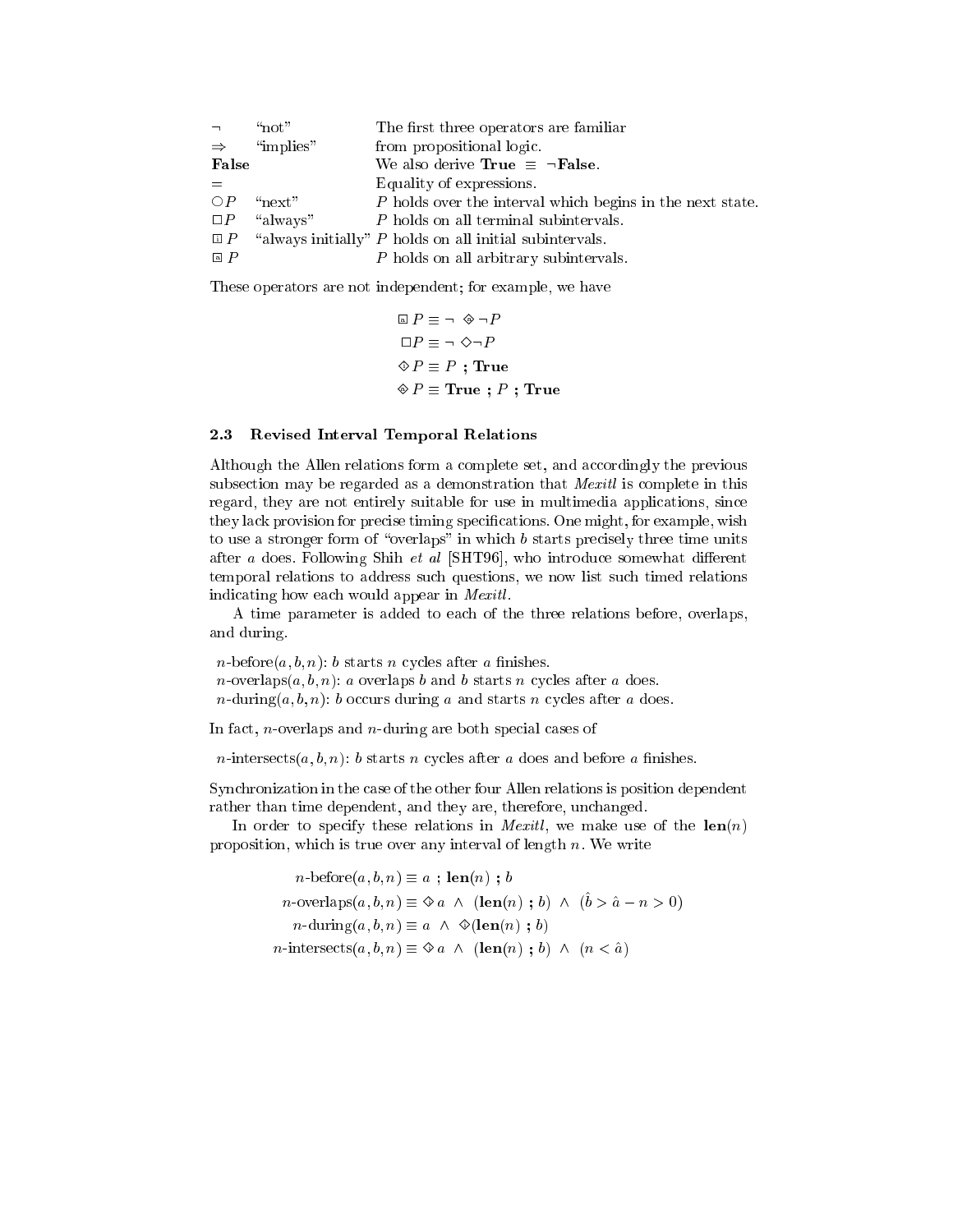As in many temporal logics, first order state conditions in *Mexitl*, such as  $n < \hat{a}$ , are lifted (coerced) into interval conditions; these conditions are evaluated in the first state of the interval.

It is in point of fact possible to specify the other four relations in this fashion, that is, making explicit the implicit interval lengths. In these cases, however, the length conditions would be assertions, used perhaps for consistency checking, rather than constituents of the specification of the relation. King [Kin96] refers to these specications as display forms.

By way of concluding this section, we note that the Allen taxonomy is not the only one of use. Wahl and Rothermel [WR94] develop a set of twenty-nine interval relations, derived from an initial set of relationships between start and end points of media items. They then demonstrate how the twenty-nine may be reduced to ten generic relationships similar to the four just given. Keramane and Duda [KD96] present a set of relations similar to Allen's, but which also includes the notion of causality between media items. The temporal (non-causal) aspects of their relations can all be represented in *Mexitl*. Their work differs from ours in that they restrict composition of relations to functional composition whereas Mexical set of logical connections and connectives. Finally, the criteria stipulated connection stipulated connections of  $\mathbb{R}^n$ by Buchanan and Zellweger [BZ93] for such temporal relations are satisfied by mean in the details are been one that the score paper. The score paper of the

## 3 More Complex Synchronization

The previous section dealt with synchronization conditions between the entire intervals over which the multimedia artefacts are displayed. We now turn our attention to cases of mutual synchronization of media items dependent on events or conditions occurring within the media items themselves. The occurrence of such events or conditions is, in general, assumed to be dynamic, depending upon the \run time" display of the media items. In particular, the synchronization events may arise from external stimuli, such as reader intervention, though this distinction is irrelevant to the taxonomy we present here.

#### $3.1$ The Model

We restrict ourselves to synchronization between pairs of media items. As is the case with the Allen set, relations between  $n > 2$  media items are obtainable by composition. Rather than taking a symmetric view of synchronization, it is convenient to distinguish between the two media items in our taxonomy:

- $-$  media item  $\alpha$  is being displayed
- $-$  media item b is to be displayed in synchrony with a.

We believe that this distinction corresponds more closely to an author's viewpoint; it certainly corresponds to the situation occurring in multi-authorship. Media items  $a$  and  $b$  are referred to as the "base item" and "synchronized item", respectively.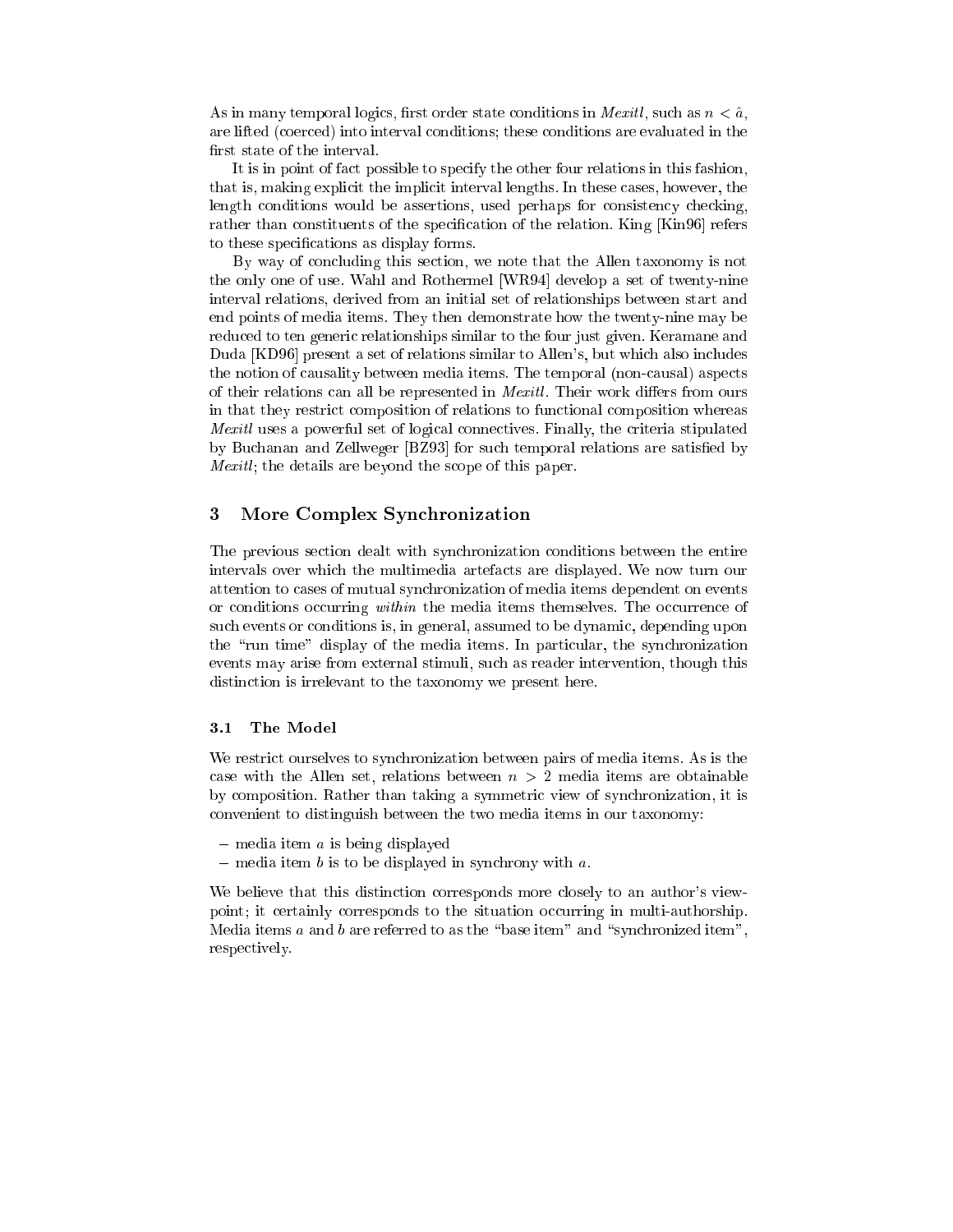Our model is based on two considerations. The first issue concerns the classes of events in the base item <sup>a</sup> that should be available for synchronization, which we term *synchronization events*, refered to as *granularity* in [BZ93]. The second issue concerns the classes of items in the synchronized item <sup>b</sup> which should be so synchronized, which we term the synchronization items. Our model of synchronization possibilities will then be given by the Cartesian product

synchronization events - synchronization items.

These events and items will be illustrated in the next subsection.

#### 3.2 Synchronization Events and Items

We distinguish two broad classes of synchronization events which may occur in the base media item a. These are termed temporal events and conditional events. In [BZ93], the terms predictable and unpredictable are used. Temporal events refer to points or subintervals on the time line comprising the interval over which <sup>a</sup> is displayed. Such events may occur once or more than once. In the latter case, they may occur at regular or irregular time intervals. Examples include:

- $-$  five seconds after the movie starts  $-$  occurs once;
- $-$  every five seconds after the movie starts  $-$  occurs at regular time intervals;
- $-$  the first two seconds of the third movement  $-$  occurs once;
- $-$  at times generated by a random number generator  $-$  occurs at irregular time intervals.

Conditional events refer to conditions which may occur dynamically within the display of a. Again, they may occur once or many times, and may be single points or (sub)intervals.

- ${\rm -}$  the first time the shark appears  ${\rm -}$  single point occurring once;
- $\frac{1}{2}$  during the first appearance of the shark  $\frac{1}{2}$  an interval occurring once;
- the staccato notes single points occurring many times;
- $=$  each individual crescendo passage in the third movement  $-$  intervals occurring many times.

Turning to the synchronization items which may occur within the item  $b$ , we distinguish between point items and interval items. The nomenclature should be clear, but we provide some illustrative examples:

- $-$  flash the screen red  $-$  a point item;
- display a picture for three seconds an interval item;

Synchronization situations which might arise in specific multimedia documents are combinations of synchronization events and synchronization items, that is, instances of the Cartesian product referred to earlier. Examples, including some based on the events and items just listed, would be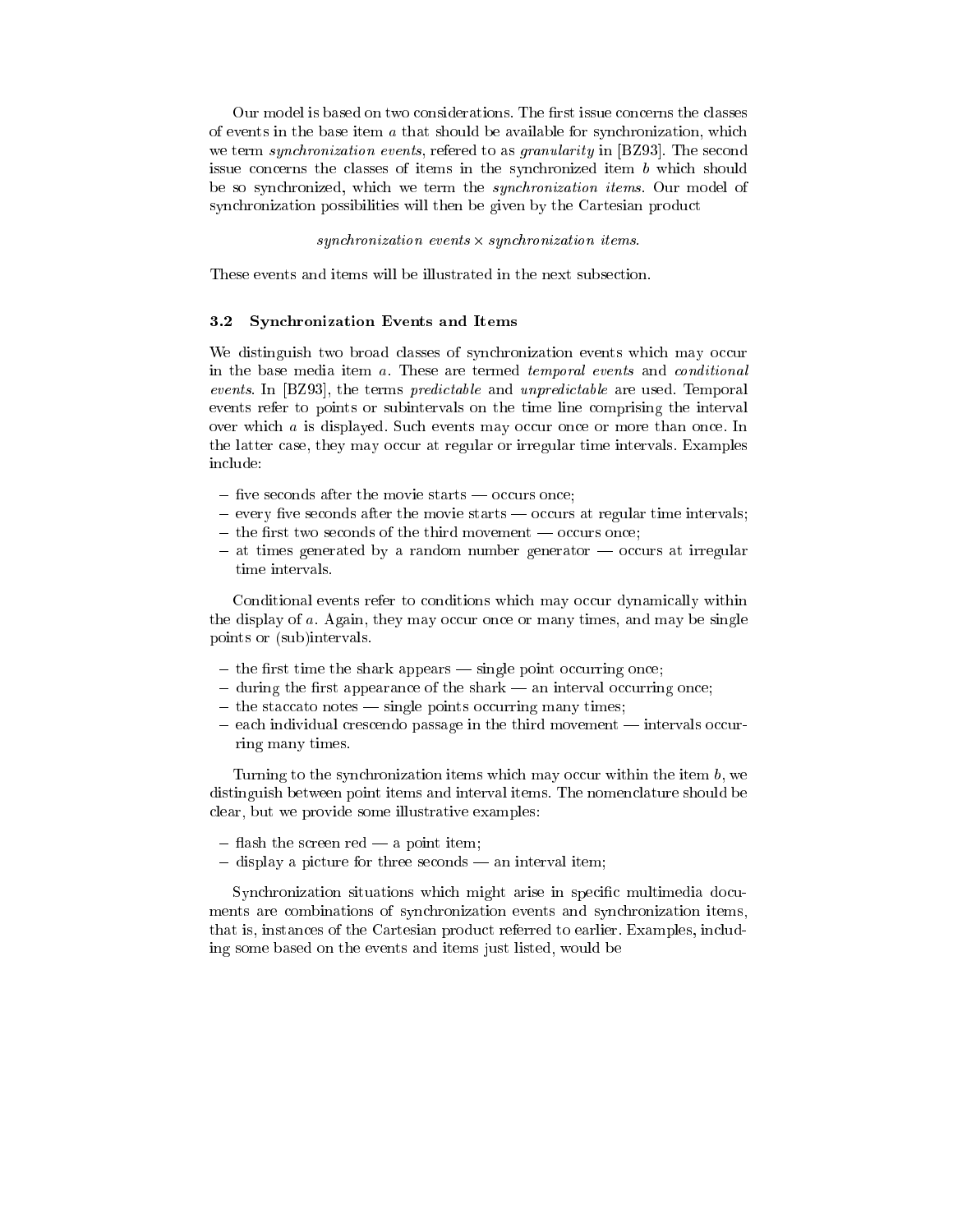- $-$  flash the screen red the first time the shark appears;
- $\frac{1}{\frac{1}{2}}$  keep a running count of the staccato notes;
- { display a picture for three seconds for each individual crescendo passage in the third movement;
- five seconds after the movie starts, display a title for three seconds;

#### **Synchronization Taxonomy**  $\overline{4}$

In this section, we consider in greater detail the classes of synchronization introduced in the previous section. We will give further examples of each. We will also indicate how each is represented in the *Mexitl* notation. We first consider in detail the various forms of events and items.

#### 4.1 Synchronization Events

As our discussion in the previous section suggests, events have three attributes, each being one of a possible pair:

sort: temporal or conditional  $(T, C)$ ; kind: *point* or *interval* (P,I); number: one or several.

For convenience, we further divide the number attribute several into regular or irregular, corresponding to occurrences at regular or irregular times.

number: one or regular or irregular  $(O,R,I)$ .

Moreover, an author may wish to concatenate a sequence of synchronization events to form a single synchronization event, which would occupy a non-contiguous subinterval of the original base item. An example would be "during the entire time the shark is on the screen", which is a single synchronization event constructed from several non-contiguous subintervals of the original. We therefore add the fourth attribute:

```
result: separate or concatenated (S,C).
```
We find it convenient to treat *separate* as a default, since it is the more usually occurring case of this attribute.

This taxonomy yields twenty-four distinct classes of synchronization events. We refer to each class using a mnemonic 4-tuple (or triple if we adopt the default just mentioned).

Examples:

[TPO]: three seconds after the movie starts

[CIIC]: during the time the shark is on screen

 $[CIO]$ : during the first viola solo

[TPR]: every three seconds

[CPI]: each staccato note in the first movement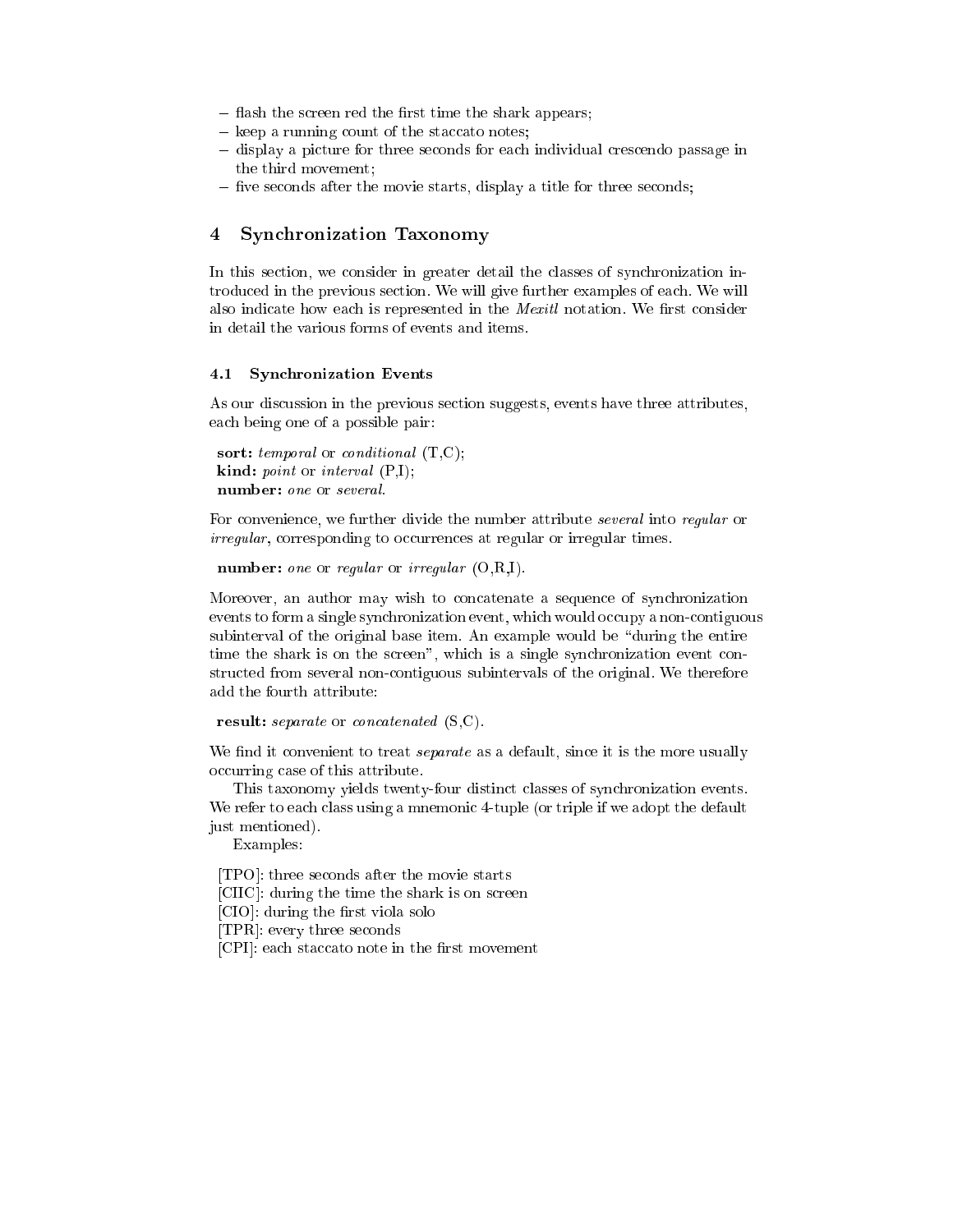Some of these twenty-four classes are less useful than others; in particular, the specification of the number attribute *regular* or *irregular* in the case of a conditional event may be useless over-specication. Further, the distinction between separate and concatenated in the case of an event with number attribute one is also questionable. Also, in the case of events with sort attribute temporal, the function of the item  $a$  is merely to establish a time line for the item  $b$ ; beyond that, there is no synchronization, as such, between  $a$  and  $b$ . Further, in the case of events with kind attribute *point*, the point(s) must be one(s) which the authoring tool (in our case the formalism) can recognize, and which are of importance to the author in the application at hand. Usually, therefore, such points are intimately related to the substructure of the item  $a_i$ ; for example, the start of each new level in a video game, three seconds before the end of each movement in a musical presentation, each new problem in a CAI application.

#### 4.2 Synchronization Items

Our taxonomy of synchronization items, that is, the items  $b$  which are to be synchronized with the events just described, is rather simpler. Items have one of three possible sort attributes:

sort: *action*, *item*, *sub-item* [A,I,S]

Some remarks on each of these are appropriate.

- action: In Section 2.1 and in [BCKT97a], we elaborate on actions in multimedia and in the Mexitl notation. The attribute action refers to any operation which can be accomplished in a single clock tick. We do not distinguish between an action which corresponds to a multimedia item, such as "flash" the screen red", and one which performs some housekeeping, such as "add one to the running total".
- *item*: The attribute *item* signifies the display of an independent media item which occupies an interval of length at least one, that is, at least two clock ticks.
- sub-item: The attribute sub-item allows for a set of media items  $\{b_i\}$ , say, to be considered as sub-items (points or subintervals) of a composite media item  $b = \{b_1, b_2, \ldots\}$ . To see how the attribute sub-item differs from action and item, consider a synchronization event that has number attribute regular or irregular, meaning that the synchronization item is to be displayed several times. If the synchronization item has attribute *action* or *item*, the entire synchronization item is repeated multiple times. If the synchronization item b has attribute sub-item, then sub-items  $b_i$  are displayed in succession instead of repeating the entire synchronization item  $b$  each time. A synchronization item with attribute sub-item might be, for instance, the successive frames of a video clip, or successive portions of a looped video display.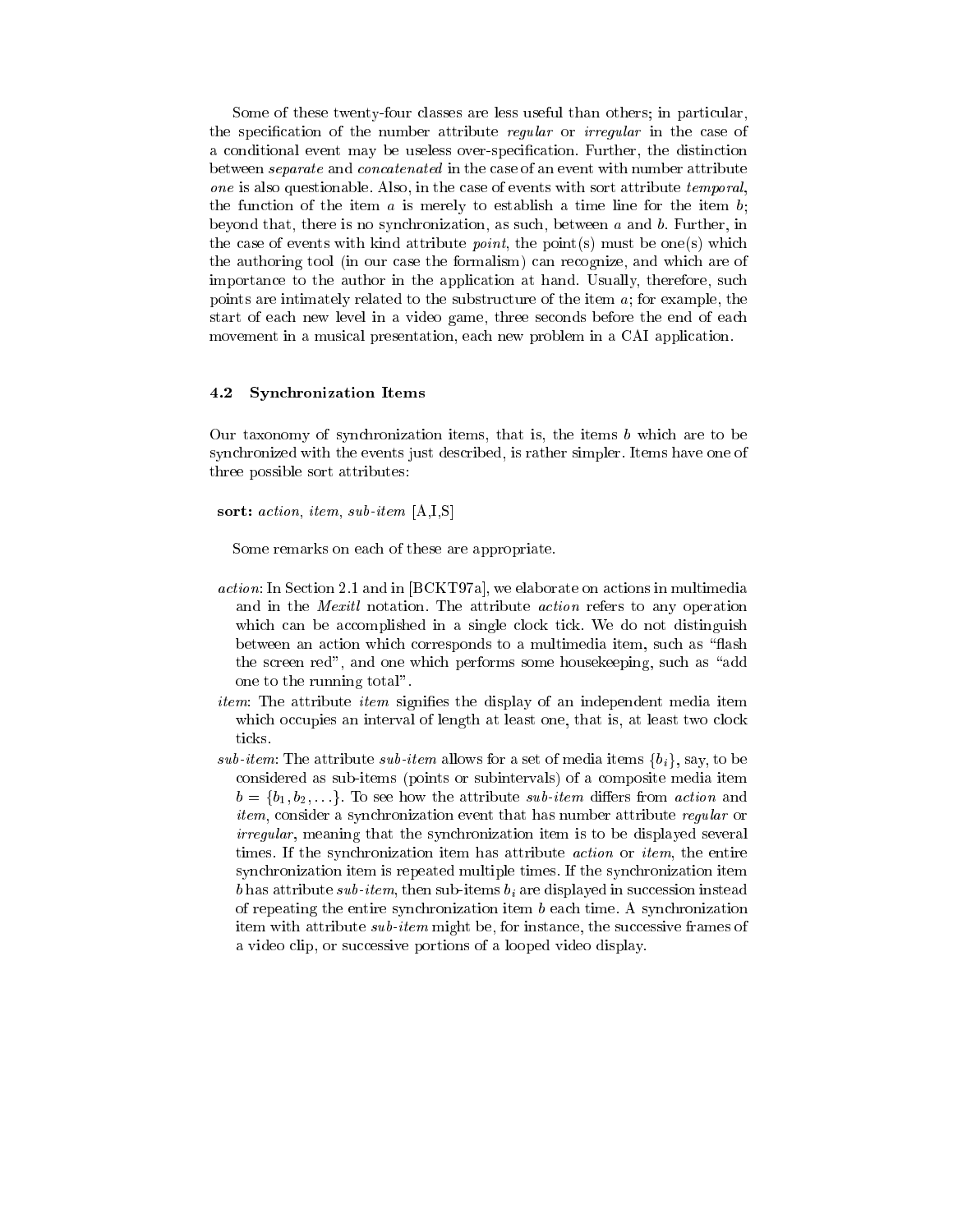### 4.3 Synchronization Taxonomy

The Cartesian product of the three classes of synchronization items with the twenty-four classes of synchronization events gives rise to seventy-two synchronization possibilities. While there are indeed seventy-two theoretical possibilities, two remarks are to be made. First, as we have pointed out, a number of these possibilities are unlikely to be of interest to an author. Second, we do not intend that an author need be aware of the details of this taxonomy, nor of precisely which possibility is being used in the particular situation at hand. Rather, our intention is to present the taxonomy as a reference model for authoring systems and for formal models. We terminate this section with a number of further examples, chosen to illustrate both our taxonomy and our formal notation. In the next section, we present one further more complex example.

First, by way of illustration, we classify each of the examples appearing at the end of Sect. 3, and represent each in *Mexitl*. We represent the classification of each example as a five-tuple (a four-tuple if the default result attribute separate is used). The last attribute is the sort attribute of the synchronization item.

- **Requirements:** flash the screen red the first time the shark appears Classication: [CPO;A]
	- **Specification:** We introduce the operator **halt**, where **halt** $(p)$  is true over an interval if the point property  $p$  is true in the final state (and not in any earlier state). Hence, we may use  $halt(shark)$  to "swallow" all time before the first appearance of the shark and then flash the screen red.

$$
move \wedge \Diamond(halt(shark) ; red)
$$

- **Requirements:** keep a running count of the staccato notes Classication: [CPI;A]
	- **Specification:** We introduce the operator when, where p when q is true if p is true over the interval of states in which the point property  $q$  is true. Hence, we may use the operator when to pick out all the staccato notes, which are treated as a single contiguous interval over which variable count counts up from 1.

music  $\wedge$  (((count = 1)  $\wedge$  (count gets count + 1)) when staccato)

The classification and specification of "count the length of the violin solos" are similar.

**Requirements:** display a picture for three seconds for each individual crescendo passage in the third movement

#### Classication: [CII;I]

**Specification:** First, we define condition cres, which determines whether a point is part of a crescendo by checking if the volume of the current point  $(vol = x)$  is larger than the volume in the previous point  $(\bigcirc(vol < x))$ or less than the volume in the next point  $(\bigcirc(\text{vol} > x))$ .

$$
cres \equiv (\exists x \le \max Vol) \ ((vol = x) \ \wedge \ (\odot (vol < x) \ \vee \ \odot (vol > x)))
$$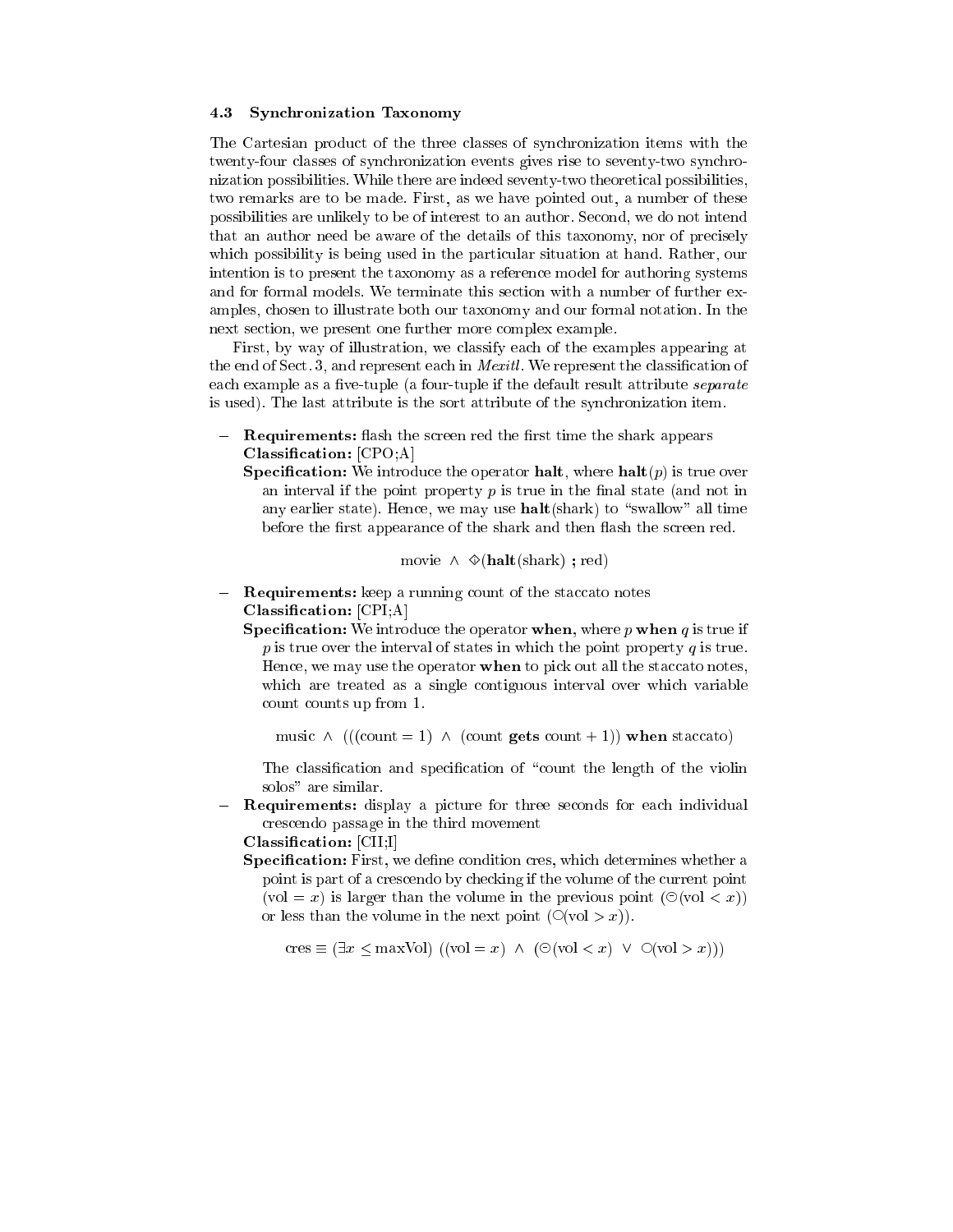Next we move forward to the first point of a crescendo using  $\text{halt}(\text{cres})$ , then move forward to the end of the crescendo while displaying a picture for the first three seconds. By applying chop star ( ) to these steps, we loop through any following crescendo passages. The final  $; \Box \neg \text{cres}$  ensures that the repetition ends after the last crescendo passage by specifying that all points in the remainder of the movement must not be part of a crescendo.

 $\max_3 \wedge ((\textbf{nait}(cres)); (\textbf{nait}(\neg cres) \wedge \vee (\textbf{len}(3))/\wedge \textbf{picture})))$ ;  $\sqcup \neg cres)$ 

We assume for simplicity that the crescendo passages are longer than three seconds.

The classification and specification of "play the scary music each time" the shark appears" are similar to these.

**Requirements:** five seconds after the movie starts, display a title for three seconds

Classication: [TPO;I]

**Specification:** Some initial subinterval of the movie (given by  $\hat{\varphi}$ ) is partitioned by chop into two pieces. The first piece,  $len(5'')$ , corresponds to the first five seconds of the movie. The second piece plays the title for three seconds.

movie  $\wedge$   $\vee$  (len(50); (title  $\wedge$  len(30)))

Second, we present some examples to illustrate more carefully the sub-item attribute within synchronization items:

- **Requirements:** Suppose we want to play a video of a tap-dancer over the staccato portions of a piece of music. The video is not restarted at each new staccato portion but continues where it left off.
	- **Classification:** The result attribute is C (*concatenated*) because we wish to concatenate all the staccato notes into a single interval over which the video is played. The synchronization item has sort attribute sub-item in this case because the next frame of the video is played at successive staccato notes, that is, the video is not repeated in entirety at each staccato note. Overall, the classification is [CPIC;S].

**Specification:** music  $\wedge$  tap-dancer video when staccato

- **Requirements:** In a CAI application, display successive hints every three minutes until the student solves the problem.
	- **Classification:** Again, because we are not repeating the same display, but are displaying a different hint every three minutes, the synchronization item has sort attribute *sub-item*. The entire classification is [TPRS;S]. Specification: We introduce the *Mexitl* while structure.

 $(i = 0)$   $\wedge$  while ( $\neg$ solved) do (len(3)  $\wedge$  hint[i]  $\wedge$   $(i \leftarrow i + 1)$ )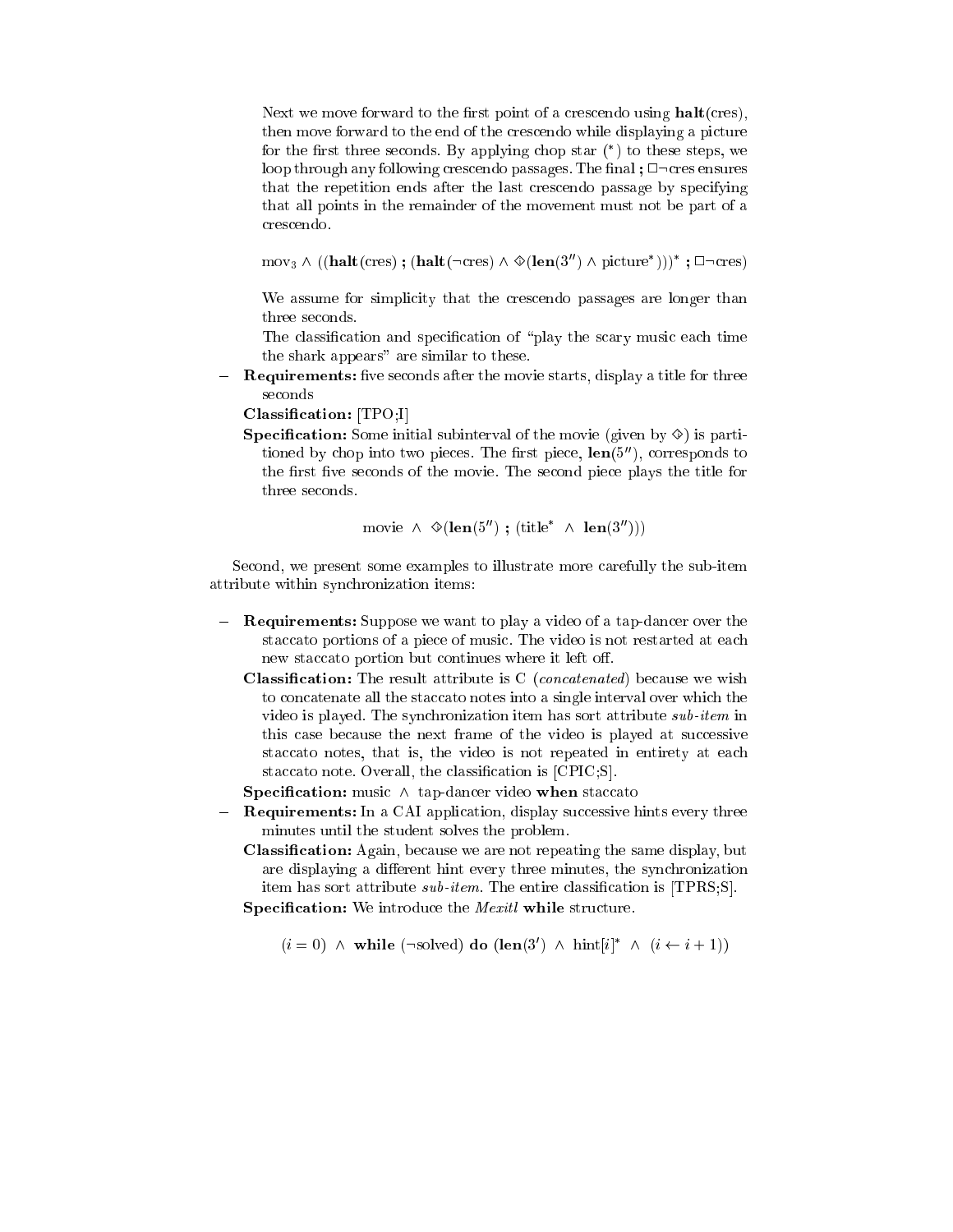# 5 A More Complex Example: Towards Lip-Synching

In this section we illustrate the ideas of the previous section by presenting a more complex example of media item synchronization. The example in question is the lip-synchronization problem. The specification of lip-synching, that is, synchronization of a video stream with an audio stream in an appropriate fashion, has been studied by a number of authors for various purposes. This "canonical" problem appears frequently as an illustration of real-time languages, such as ESTEREL [SHH92] and temporal LOTOS [Reg93]. Blair et al [BBBC95] use lip-synching to illustrate the notion of quality of service in a distributed system. Courtiat and De Oliveira [CD96] use lip-synching to illustrate a synchronization model based on RT-LOTOS. Here we are interested in using it to illustrate our taxonomy of synchronization in multimedia. In this example, we assume we have an audio stream a with which we wish to synchronize a video stream v. We consider an increasingly complex sequence of levels of the problem, where later versions are increasingly realistic representations of the lip-synching problem.

#### 5.1 Level 1

In the simplest case, we ignore consideration of synchronization events in a. For instance, a might be a recorded sound track and  $v$  the video of a dubbed film (movie). In this case, the relations of Sect. 2 are sufficient. If it is known that  $a$ and v have equal length, we might use a equals v. If a is longer than v, we might use any one of  $a$  starts  $v, a$  finishes  $v, v$  during  $a$  or we could make use of one of the relations of Sect. 2.3 for precise timing.

If the relative lengths are unknown, we might wish to specify simply that  $a$ and  $v$  start together, the implication being that the longer continues after the shorter stops. In Mexitl this is written as

$$
a \parallel v \equiv (\hat{\diamond} a \land v) \lor (a \land \hat{\diamond} v)
$$

Alternatively, if the length of  $a$  is a multiple of that of  $v$ , we could scale the playback rate of v to conform to that of  $a$ . To do this, we use the **proj** operator: **P** proj  $Q$  is true over an interval which can be partitioned into subintervals such that  $P$  holds over each of the subintervals and  $Q$  holds over the interval constructed from the endpoints of the subintervals. Thus  $\text{len}(\hat{a}/\hat{v})$  proj v has the effect of inserting  $\hat{a}/\hat{v}$  clock ticks between each frame of the video, and the synchronization in this case is

$$
a ~\wedge~ \textbf{len}(\hat{a} / \hat{v}) \textbf{ } \textbf{ } \textbf{proj} \textbf{ } ~v
$$

#### 5.2 Level 2

A common paradigm is one where  $a$  and  $v$  are composite items and are to be synchronized on a component by component basis. Hardman and Bulterman [HB95] describe a city tour of Amsterdam in which a sequence of audio segments describe a sequence of video pictures. In [BCKT97a] we describe a complex multimedia presentation of Beethoven's Fifth Symphony which includes the specication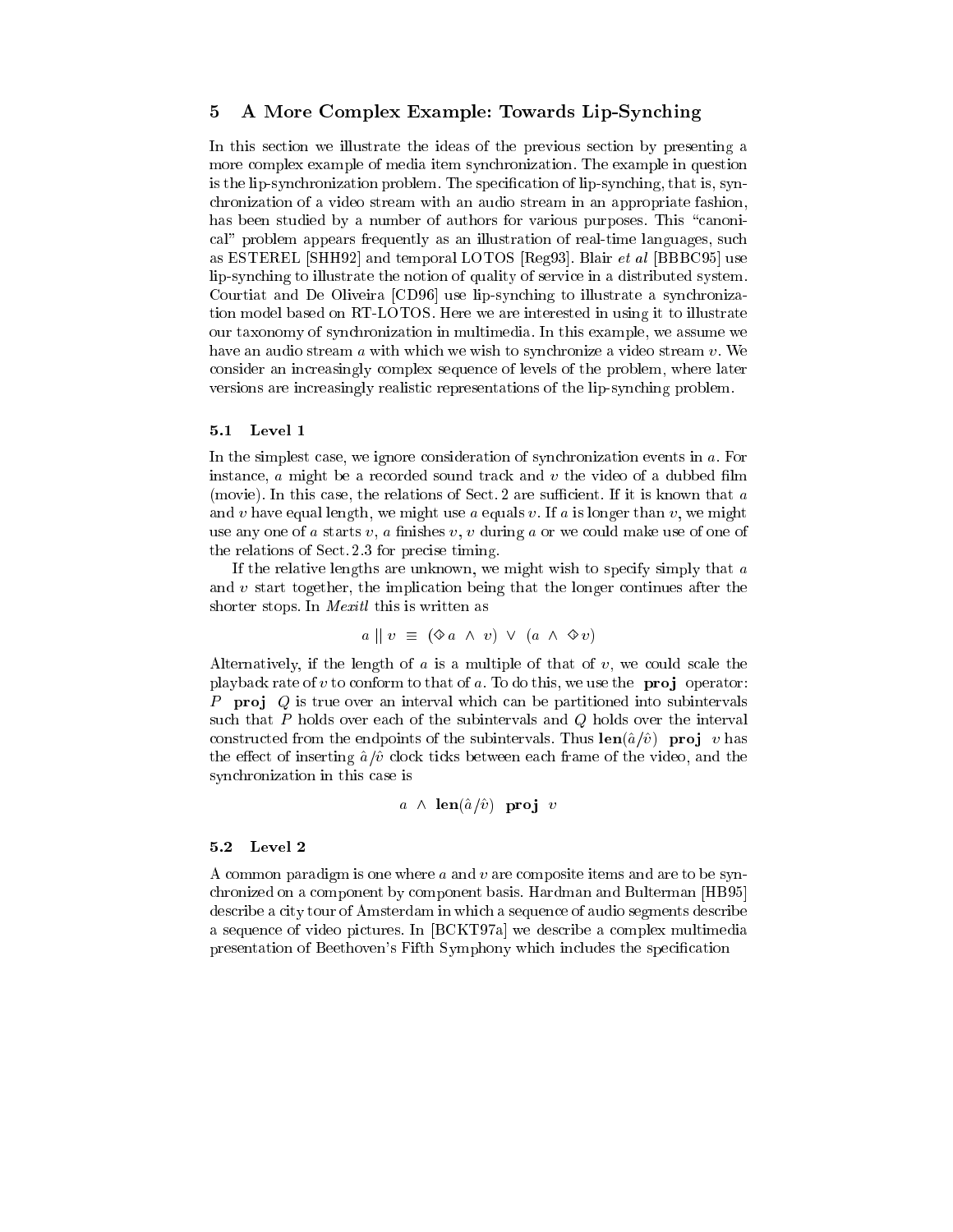At the start of each movement, display an appropriate title for five seconds.

Both these may be regarded as a synchronization of class [TPI;S].

Suppose that  $a$  and  $v$  are composite items defined as follows:

$$
a = (\bar{a}_1, a_1, \bar{a}_2, a_2 \dots, \bar{a}_n, a_n)
$$
  

$$
v = (v_1, v_2, \dots, v_n)
$$

where the  $\bar{a}_i$ ,  $a_i$  and  $v_i$  are media items, and the intention is that each  $v_i$  is to be synchronized with the corresponding  $a_i$ . The following diagram illustrates the situation:

$$
\begin{array}{|c|c|c|c|c|}\hline \bar{a}_1 & a_1 & \bar{a}_2 & a_2 & \\ \hline & \cdot & \cdot & \cdot & \cdot \\ \hline & \cdot & \cdot & \cdot & \cdot \\ \hline & v_1 & v_2 & & v_n \\ \hline\end{array}
$$

We give the *Mexitl* form of two possible synchronizations:

 ${\bf -}$  Assuming that all the corresponding components  $a_i$  and  $v_i$  are of equal length:

for  $i := 1$  to n do  $(\bar{a}_i ; (a_i \wedge v_i))$ 

- Assuming the corresponding components are of unequal length, we wish to display the components of  $a$  in sequence and display  $v_i$  as the corresponding component  $a_i$  starts.

If the relative lengths of the corresponding components of  $a$  and  $v$  are unknown, we can simply write:

$$
\mathbf{for} \; i \; := \; 1 \; \mathbf{to} \; n \; \mathbf{do} \; (\bar{a}_i \; ; \; (a_i \parallel v_i))
$$

This form of playback may cause a delay in the audio until a video segment is complete. If, on the other hand, we know in advance that all the  $a_i$  are at least as long as the corresponding  $v_i$ , we could adjust the play-rate of each component of v:

for 
$$
i := 1
$$
 to n do  $(\bar{a}_i ; (a_i \wedge \text{len}(\hat{a}_i / \hat{v}_i) \text{proj } v_i))$ 

### 5.3 Level 3

We now proceed to a level closer to a real representation of lip-synching by using a synchronization of class [CPI;S]. v is a composite item, say  $v = (v_1, \ldots, v_n)$ , and a offers a sequence of conditions  ${c_i}$ , where  $c_i$  triggers the display of the corresponding video segment  $v_i$ . We assume that the points in a in which the conditions  $c_i$  are offered are disjoint. This situation is a simplified model of lipsynching, where the display of a particular video segment might be synchronized to a particular sound segment in the audio. The following diagram illustrates the situation: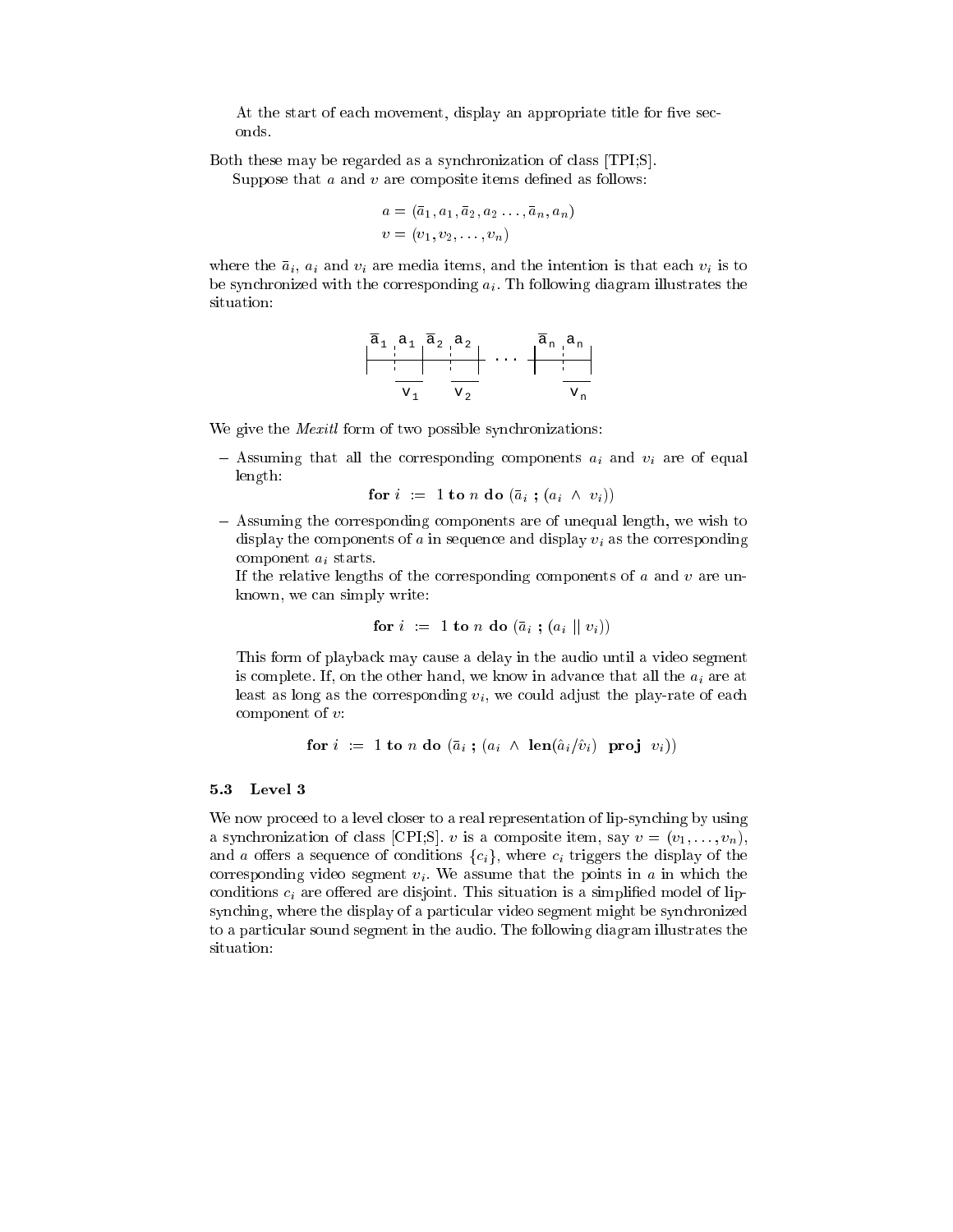

We consider the representation of this in *Mexitl*. The following formula specifies a(n) (sub)interval where  $c_i$  is true in the first state and  $v_i$  is displayed in an initial subinterval:

$$
\mathbf{beg}\mathop{} c_i\;\wedge\;\mathbin{\lozenge} v_i
$$

The complete solution is therefore:

$$
a \wedge \Diamond
$$
 for  $i := 1$  to n do (beg  $c_i \wedge \Diamond v_i$ )

This solution would fail in the case in which  $v_i$  is longer than the interval between  $c_i$  and  $c_{i+1}$ . In such a case, we may wish to specify that as much as possible of  $v_i$  is to be displayed. Thus, we might write

$$
a \land \Diamond \text{for } i := 1 \text{ to } n \text{ do } (\text{beg } c_i \land (x = \text{mylen})
$$

$$
\land \Diamond \text{for } j := 1 \text{ to } \min(\hat{v}_i, x) \text{ do } v_i[j])
$$

#### 5.4 Level 4

Our final level gives a looser specification of lip-synching, which is related to the specifications of real-time synchronization and quality of service [BBBC94] that arise in distributed multimedia systems. Blair et al [BBBC95] present a distributed version of the problem, with one stream carrying video frames, the other voice packets. As the streams are synchronized, certain real-time constraints relating the two streams must be maintained so as to achieve acceptable lip-synching performance. We achieve this in our model by applying the revised temporal relations introduced in Sect. 2.3 to occurrences of the segments  $v_i$  in Level 3. We use *Mexitl* to illustrate what we mean, and make use of the construct **lesseq**(E) which is true over any interval of length  $\leq E$ .

Consider beg  $c_i \wedge (\text{lessq}(x_i) ; \Diamond v_i)$ . This specifies that the component  $v_i$ must begin at most  $x_i$  units after the condition  $c_i$ . Thus, the complete picture would be

$$
a \wedge \Diamond
$$
 for  $i := 1$  to  $n$  do (beg  $c_i \wedge (\text{lessq}(x_i); \Diamond v_i)$ )

The following diagram illustrates the situation:

a ... x<sup>1</sup> x<sup>2</sup> x<sup>3</sup> v1 c<sup>1</sup> c<sup>2</sup> c<sup>3</sup> v<sup>2</sup> v<sup>3</sup>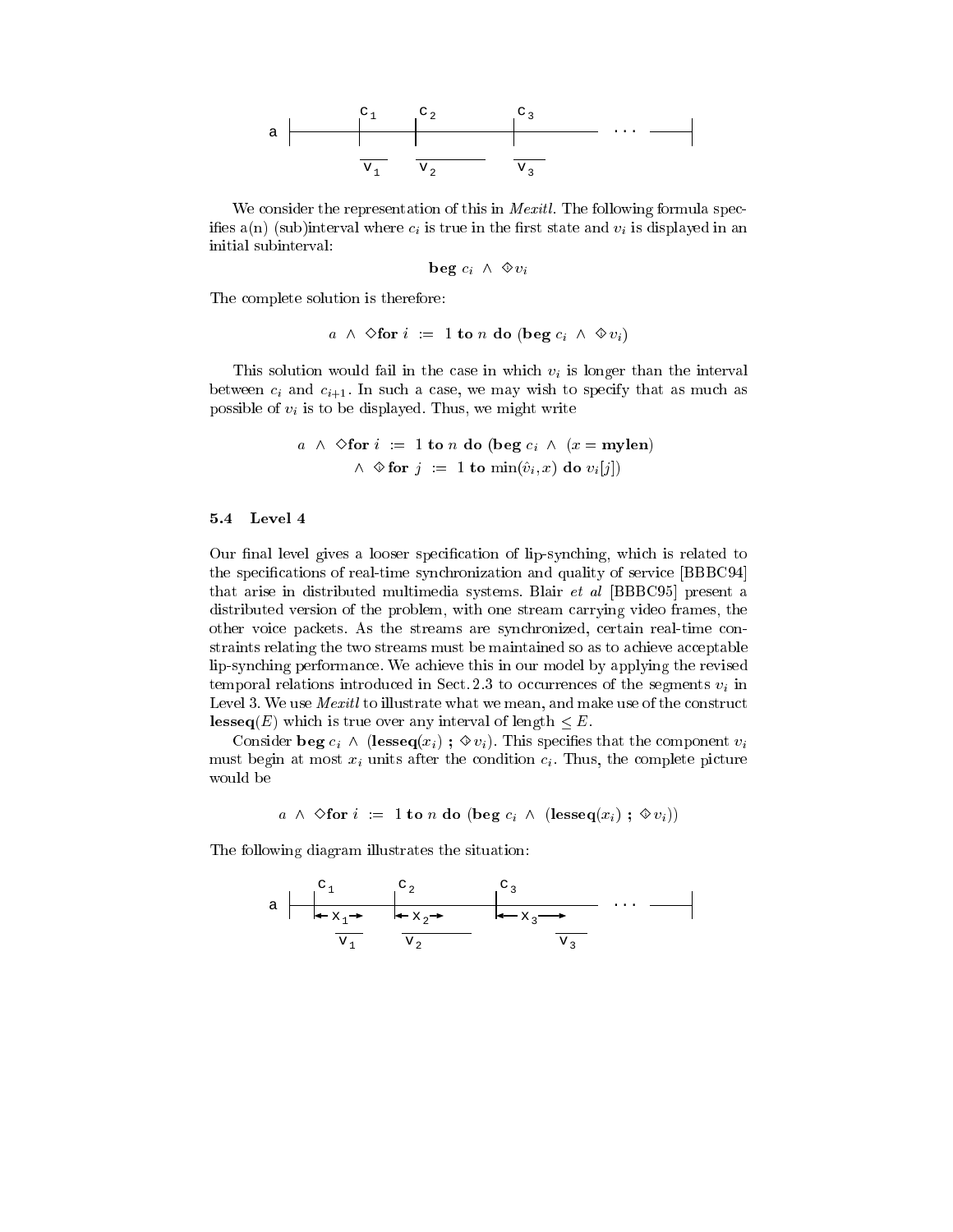We have assumed that the video segment  $v_i$  is not too long for the interval  $[c_i, c_{i+1}]$ , even allowing for the possible delay of up to  $x_i$  units, and have used  $\otimes$ to "pad" the remainder of this interval should  $v_i$  be shorter. We could also add scaling to the display of  $v_i$ , making use of a multiplication projection, as was done in Level 2. It is also possible for a more symmetric version of lip-synching to be represented, in which audio segments are also triggered by video segments, but this lies outside the scope of this paper.

### 6 Conclusions

We have presented what we believe to be a complete taxonomy of the possible internal synchronization situations between pairs of media items in multimedia documents. Our taxonomy is based largely on pragmatic considerations, and results in seventy-two such possibilities. However, as we have already suggested, some of the seventy-two possibilities are less likely to arise and to be of practical use in actual documents. We do intend that the taxonomy be used as a reference point for authoring systems and for formal models. We have established the representation of each possible relation in our Mexitl temporal logic, though the details of this are beyond the scope of this paper. Further, there is a close correspondence between points in the Cartesian product which yields the taxonomy and constructs in *Mexitl*. Thus, the taxonomy is useful knowledge for an author using a formal system such as Mexitl to specify synchronization relationships.

This work is a component of the authors' on-going project in the area of formal specications of multimedia documents and on the study of authoring tools based on such formalisms. Our particular interest lies in documents with very rich sets of temporal relationships, where questions of consistency, prototyping, and modeling assume great importance. We expect that this work will be central in our ongoing design of a high level language for such authoring.

### References

- [All83] James F. Allen. Maintaining knowledge about temporal intervals. Communications of the ACM, 26(11), November 1983.
- [BBBC94] Howard Bowman, Lynne Blair, Gordon S. Blair, and Amanda G. Chetwynd. A formal description technique supporting expression of quality of service and media synchronization. In Multimedia Transport and Teleservices International COST 237 Workshop, Vienna, Austria, pages 145-167, November 1994. Appears as Volume 882, Lecture Notes in Computer Science, Springer-Verlag.
- [BBBC95] Lynne Blair, Gordon Blair, Howard Bowman, and Amanda Chetwynd. Formal specification and verification of multimedia systems in open distributed processing. Computer Standards and Interfaces, 17:413-436, 1995.
- [BCKT97a] Howard Bowman, Helen Cameron, Peter King, and Simon Thompson. Mexitl: Multimedia in Executable Interval Temporal Logic. Technical Report 3-97 (Kent), Computing Laboratory, University of Kent, 1997.